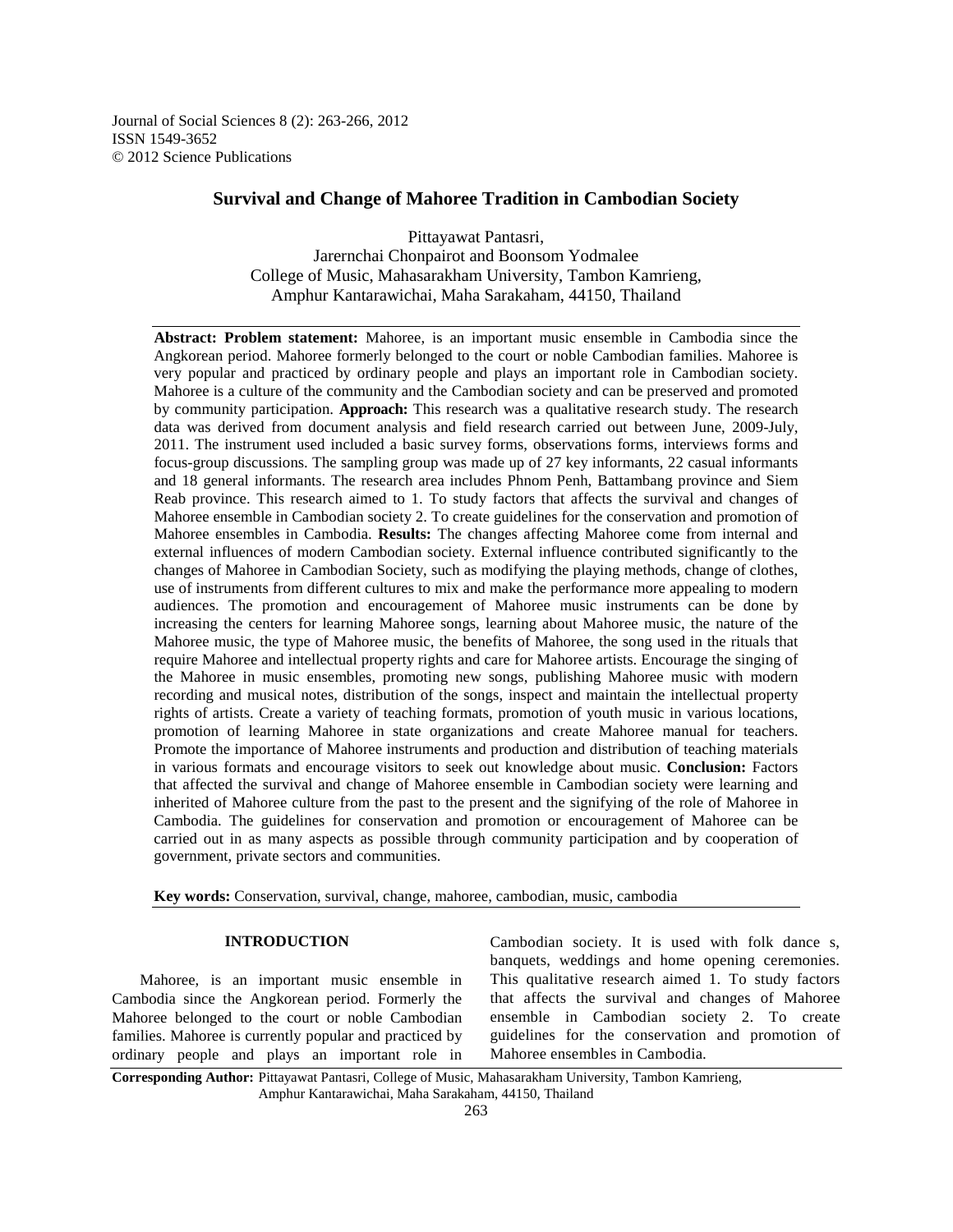#### **MATERIALS AND METHODS**

 This research is a qualitative research study. The research data were derived from document analysis and field research carried out between June, 2009-July, 2011. The instrument used included a basic survey forms, observations forms, interviews forms and focusgroup discussions. The sampling group was made up of 27 key informants, 22 casual informants and 18 general informants. The research area includes Phnom Penh, Battambang province and Siem Reab province.

#### **RESULTS**

**Survival and Changes to Mahoree in Cambodian Society:** Survival of the learning and inheritance of learning cultural heritage with the inherited traditions of Mahoree occurred in Cambodian Society through learning and acculturation of Mahoree in all aspects. Instruments, traditions, learning process are occurring mostly in the family or communities. Former professional musicians inherited from family members and living community members. Traditions and institutions should continue to support each other by the participation of the society to cooperate and work together to create social stability by cultivating a love of music to children and youth; inherit knowledge by using the process of "Muk Patha" (Oral Tradition). This is consistent with Phimphon Chaichitsakun (2002) in which the cultivation of Thai music for children and youth is building a good relationship between teacher and pupil. It is also consistent with Korakot Wongsuwan (2006) in which the inheritance of knowledge of Thai Music from indigenous philosophers is performed by applying the traditional teaching method of "Muk Patha" (Oral Tradition) which is coupled with demonstration, practice and live performances.

 Mahoree is currently very popular with the general public and performs the role of music for a celebrations and special social events. But the requirements and opportunity for Mahoree is in ceremonies and festivities associated with Buddhism, weddings or other religious events and rites, representing the structure of social relations with the Buddhist temple-centered relationships in the community, consistent with Sansani Chasuwan (2006) in the relationship of the three institutions of Buddhist temple, community and home. The opportunity to perform Mahoree in Cambodian Society is still minimal compared to other types of modern musical performances in Cambodia but demonstrates the increasing importance of the cultural entertainment of Mahoree of the Cambodian people and gaining popularity even through economic and social problems within the country and the impact of the war

in the past. This is consistent with Phongphon (2008) which studied the music of Lao People's Democratic Republic, in which music is mostly performed for entertainment because most people are occupied with their occupation and providing income for their families. The modern economic situation has resulted in the lack of sponsors to support musicians. But the opportunity for Mahoree in Cambodian Society is in the necessity of Mahoree's role to meet the psychological needs and accompany rituals and important social events.

**Guidelines for conservation and Encouragement of Mahoree in Cambodia:** The conservation Mahoree instrument can be achieved through the preparation and creation of a musical instrument museum in Cambodia within the community through public or private organizations and preservation of instruments in its current form to demonstrate the instrument's history and development of Cambodia. To take action, maintenance and public support for the organization. Include Mahoree in the community's learning center. Committee support of cultural centers in the provinces. Catalog of instrument production craftsmen in the community to prepare a database and knowledge of production and repair of musical instruments. This can be done in Phnom Penh, Battambang province and the province of Siem Reap. These factors are vital to the conservation of arts and culture and is consistent with Chonpairot (2008) which suggested the conservation, rehabilitation and development of ethnic identity and traditions of Kula in the Northeast, in which the success of conservation of cultural identity and the establishment of the museum will enhance the value of their identity and traditions of the community.

#### **DISCUSSION**

 The changes affecting Mahoree come from internal and external influences of modern Cambodian society. External influence contributed significantly to the changes of Mahoree in Cambodian Society, such as modifying the playing methods, change of clothes, use of instruments from different cultures to mix and make the performance more appealing to modern audiences which have changed the inheritance and lifestyle development of music. This is consistent with Zainal *et al*. (2009) where the indigenous music and instrument of "Anklung" has had a long history of adapting to social and community needs which started from being an instrument to accompany festivals, children's toys, used in festivities to arouse the soldier's fighting spirit, used by beggars to attract passers by and is currently a very popular folk music instrument in Malaysia. The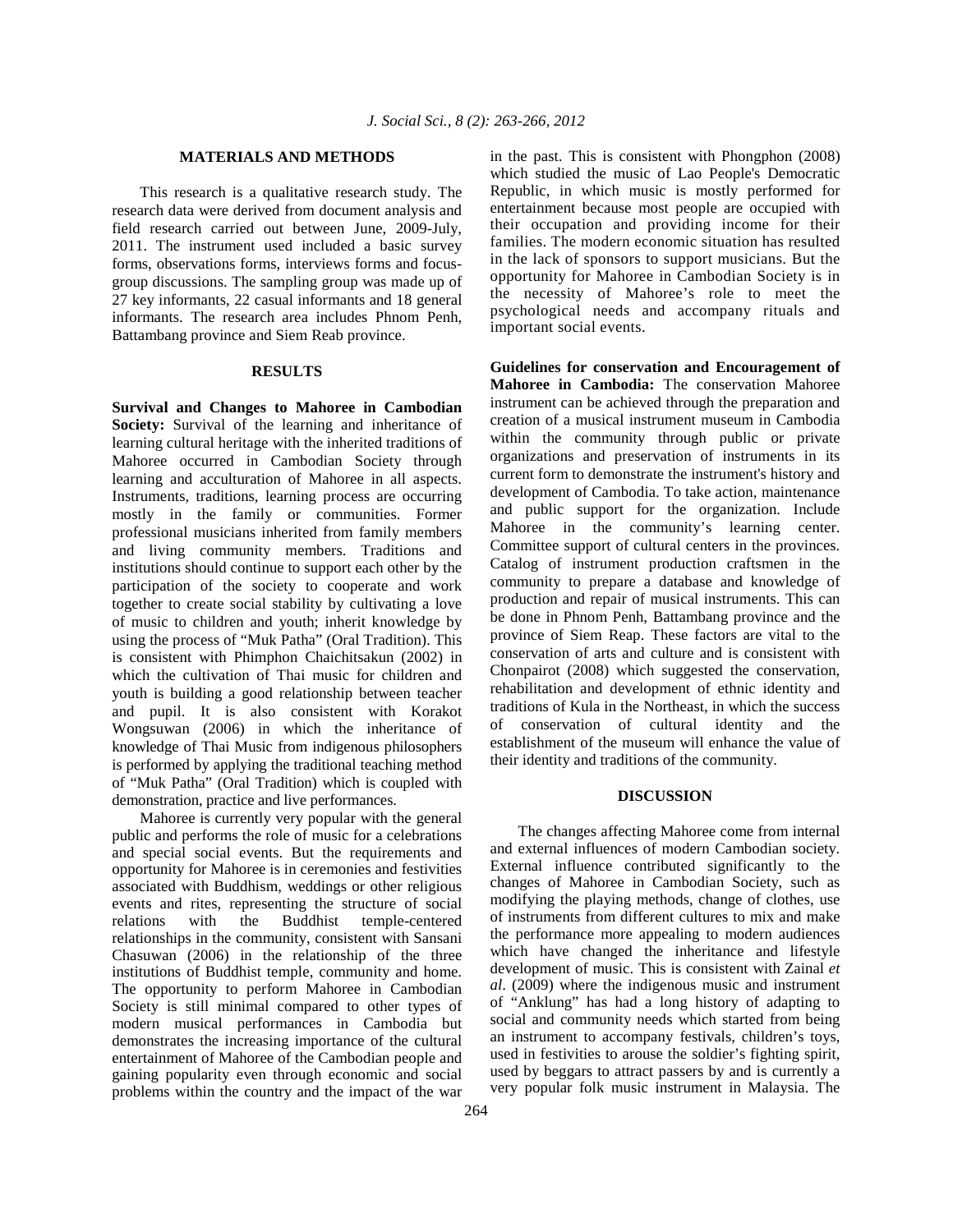process of change and adaptation has been occurring since historic times through the interaction of the cultural exchange between Cambodian communities and other communities and countries. This is the acceptance of different cultures which reduces cultural conflict, consistent with Sisantisuk (2001). The changes arising from external influences affects mostly material culture such as including carbonated drinks as materials for the Wai Kru ritual (Commemorate and Honor Teachers) which was accepted because it was easier to find and use. The non-material culture such as beliefs, traditions and ceremonies in Cambodian Society will continue to adhere to traditions and original faith. This is consistent with Ueasaman and Changes (1994) in which the spread of urban culture into the rural society made little changes to rural societies, traditions and rituals related to life and health which are still practiced with minimal changes from the past.

 The promotion and encouragement of Mahoree music instruments can be done by increasing the centers for learning Mahoree songs, learning about Mahoree music, the nature of the Mahoree music, the type of Mahoree music, the benefits of Mahoree, the song used in the rituals that require Mahoree and intellectual property rights and care for Mahoree artists. Encourage the singing of the Mahoree in music ensembles, promoting new songs, publishing Mahoree music with modern recording and musical notes, distribution of the songs, inspect and maintain the intellectual property rights of artists. Create a variety of teaching formats, promotion of youth music in various locations, promotion of learning Mahoree in state organizations and create Mahoree manual for teachers. Promote the importance of Mahoree instruments and production and distribution of teaching materials in various formats and encourage visitors to seek out knowledge about music. This is consistent with Kuntan (1957) in promoting music to flourish requires four key factors. (1) to investigate the formation and fundamentals, (2) Preservation of the traditional elements by making minimal modifications to the art which must be compatible and preserve the value and cultural value of tradition and blending it with modern elements for promotion and sustainability, (3) To promote and extend the music and performance so that it is widespread and popular among the modern community and audiences. (4) Update and modify to suit the immediate environment and current events.

 Mahoree is a culture of the community and the Cambodian society should preserve and promote Mahoree by community participation. The ultimate goal is to create a society with strong cultural and sustainable development. This approach will build up to the development of Cambodian society by the culture of the community. The link between economic and cultural communities is consistent with Wasi (1994) in which the integration of knowledge in all aspects of cultural and economic links with the community. So that the culture of the community survives with the community and create a sustainable distribution of income and strengthen the economy.

### **CONCLUSION**

 The guidelines for conservation and promotion or encouragement of Mahoree should be carried out as many aspects as possible by cooperation of government, private sectors and communities. It was hoped. That the results of this study should be applied for creative cooperation of concerned parties, conservation, promotion, and development of Mahoree ensembles. Each community could establish cultural identity and use it for economic development, create their own pride and dignity, and maintain their way of life sustainably. Cambodian society should protect, promote and develop all aspects of culture in the community. The collaboration between government agencies, NGOs and communities is to engage the culture of the community and managed by community participation. The community and the learning process is the heart of sustainable development.

### **Suggestions and recommendations:**

**Suggestions for application:** Community leaders should be aware of the importance of the traditions of the community. The research result is a good model for the conservation and promotion of local culture, nurture a sense of dignity, respect and to provide community members so that everyone sees the advantages and benefits of the good things in the community as well as creating harmony and a cherished local heritage.

 School should be aware of the importance of local customs and traditions of the people and centered on the promotion of local culture, research and prepare students to teach in local schools at all levels with emphasis on culture to instill values, to love the local cultural heritage, creating a sense of community pride in creating harmony and cherished local heritage.

 Should support research in local culture and lifestyle of ethnic groups in each locality to strengthen the community in various fields of both economic and spiritual stability and unity of the nation. Because each ethnic group has a unique and rich heritage of their ancestors and is diverse which will create the extension of knowledge and cultural exchange.

 NGOs should be working on the conservation culture. This research can serve as a guideline and how to apply conservation efforts in the development and promotion. Youths or the general public can apply it to